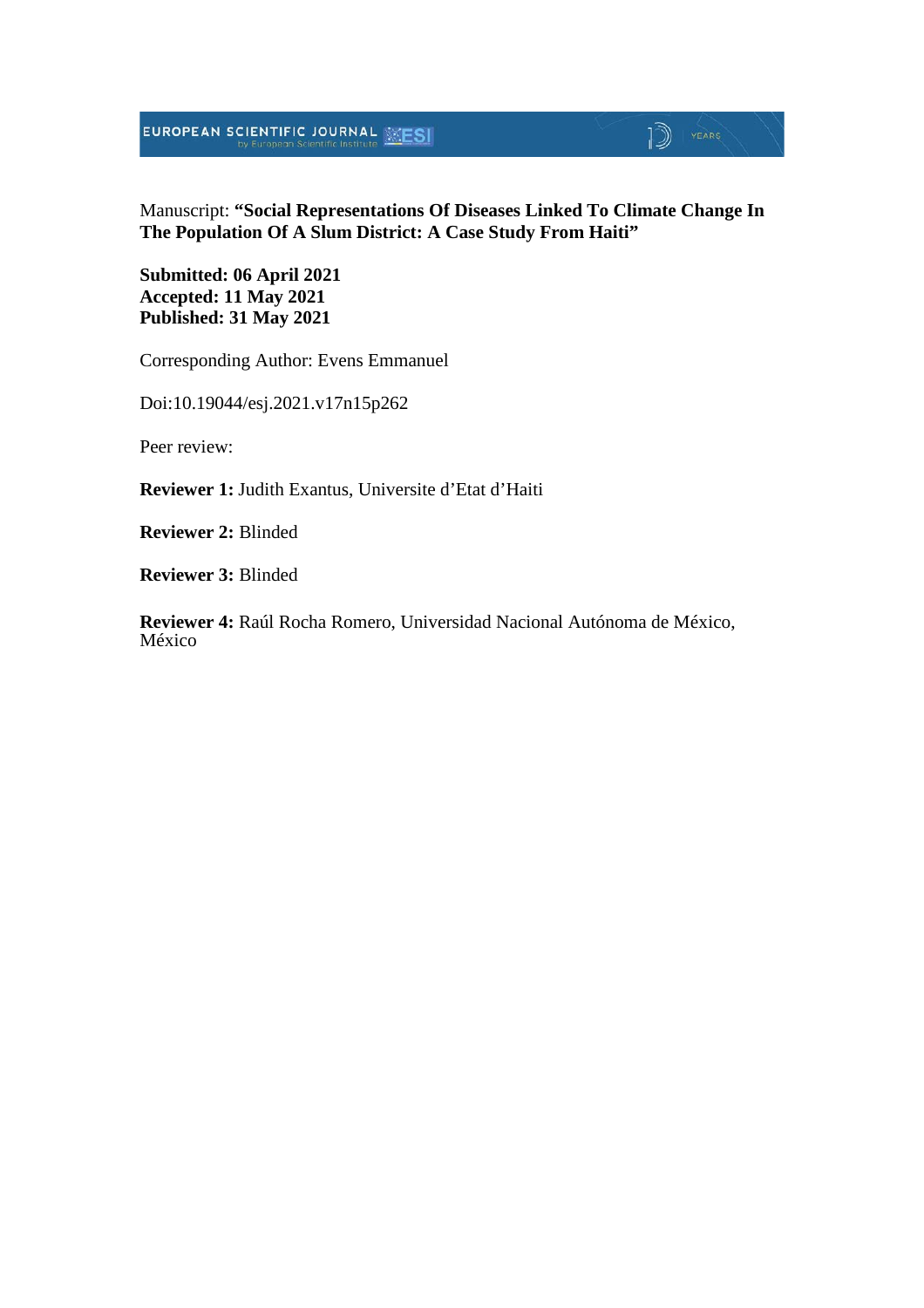# **ESJ** *Manuscript Evaluation Form 2021*

This form is designed to summarize the manuscript peer review that you have completed and to ensure that you have considered all appropriate criteria in your review. Your review should provide a clear statement, to the authors and editors, of the modifications necessary before the paper can be published or the specific reasons for rejection.

Please respond within the appointed time so that we can give the authors timely responses and feedback.

NOTE: ESJ promotes peer review procedure based on scientific validity and technical quality of the paper (not perceived the impact). You are also not required to do proofreading of the paper. It could be recommended as part of the revision. *ESJ editorial office would like to express its special gratitude for your time and efforts. Our editorial team is a substantial reason that stands ESJ out from the crowd!* 

| Date Review Report Submitted: 04/23/2021                                                                                         |  |  |
|----------------------------------------------------------------------------------------------------------------------------------|--|--|
| Manuscript Title: SOCIAL REPRESENTATIONS OF DISEASES LINKED TO CLIMATE<br>CHANGE IN POPULATIONS OF A SLUM: CASE STUDY FROM HAITI |  |  |
| ESJ Manuscript Number: 0461/21                                                                                                   |  |  |
| You agree your name is revealed to the author of the paper: Yes Yes/No                                                           |  |  |
|                                                                                                                                  |  |  |

You approve, your name as a reviewer of this paper, is available in the "review history" of the paper: **Yes**/No

You approve, this review report is available in the "review history" of the paper: **Yes**/No

### **Evaluation Criteria:**

**Please give each evaluation item a numeric rating on a 5-point scale, along with a thorough explanation for each point rating.**

| <i><b>Questions</b></i>                                                                                                                                                 | <b>Rating Result</b><br>[Poor] $1-5$<br>[Excellent] |
|-------------------------------------------------------------------------------------------------------------------------------------------------------------------------|-----------------------------------------------------|
| 1. The title is clear and it is adequate to the content of the<br>article.                                                                                              | 5                                                   |
| (Please insert your comments)<br>The title is clear and tells about the study: purpose and population                                                                   |                                                     |
| 2. The abstract clearly presents objects, methods and<br>results.                                                                                                       | 4                                                   |
| The authors present very well in the abstract the methods, the objects and the<br>results. But I suggest to review the organization of the abstract. Regarding to this: |                                                     |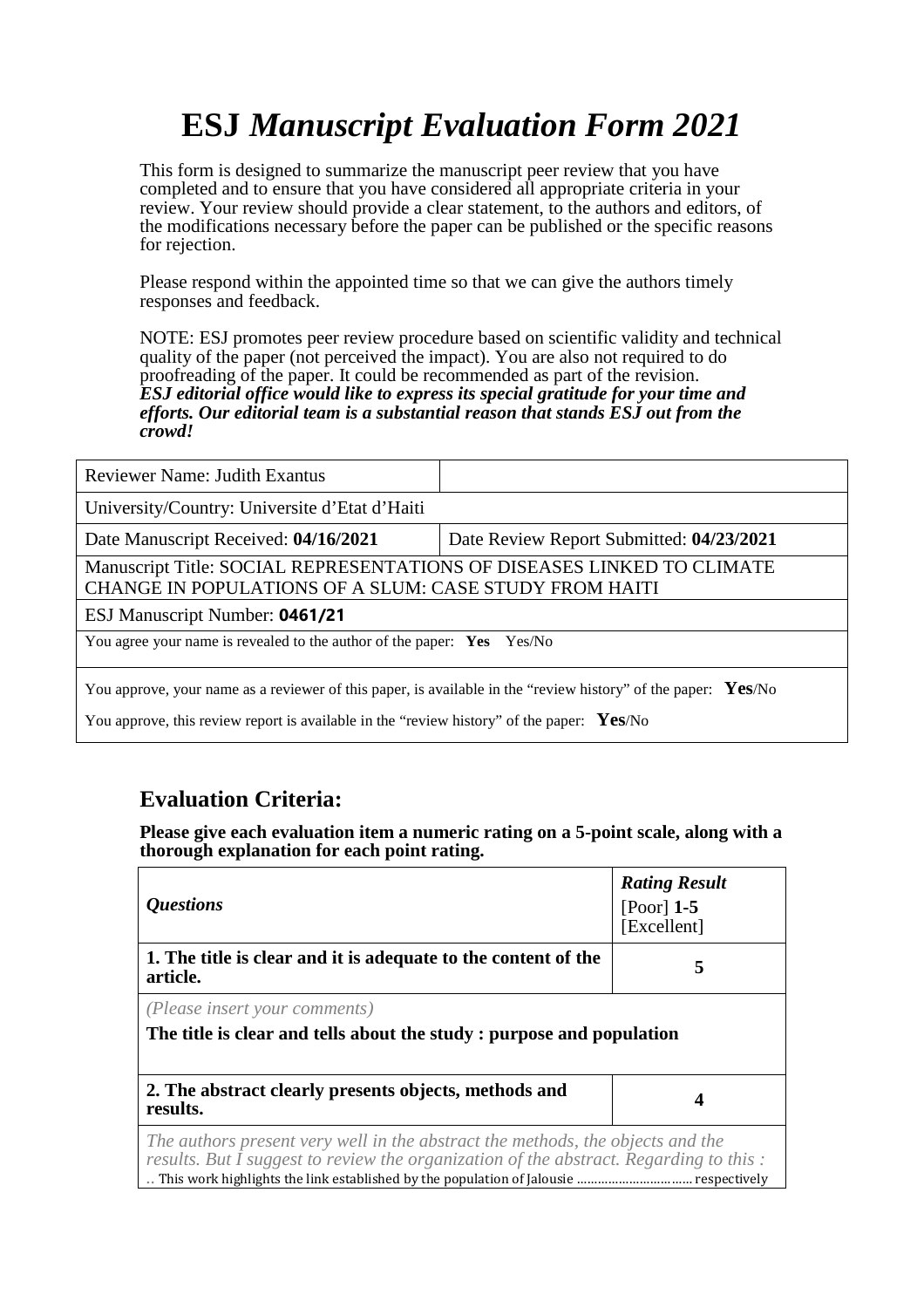to the 'Public Hygiene and supernatural phenomena….. I think the authors should close the abstract with this phrase.

*I found some tiny errors and spelling mistakes. The terms not familiar in English translated or used in the context of your paper from another language should be in italics.* 

| 4. The study methods are explained clearly. |  |
|---------------------------------------------|--|
|---------------------------------------------|--|

*(Please insert your comments)*

**The methods are clearly explained. However there are some tiny points: We recommend to the authors to not use personal pronouns all along the document.** 

**Correct bi-variate analyses instead of bi-variate crosses in the "Population survey".**

**The right spelling is orthophotoplan** (line 4 first paragraph of **Methods Also the 2 figures (1 and 2) should be referenced.**

| 5. The results are clear and do not contain errors. |  |
|-----------------------------------------------------|--|
|                                                     |  |

*(Please insert your comments)*

**Please review the structure of this section. It is better to have Results Section and Discussion Section.**

**It seems there is an error in the numbering of the figures. We found Fig 1 and Fig 2 in Methods section. And again fig 1 and 2 in the Results section. Thanks to review that.**

**In First line put "years" after 65 please**

**The study population ……. with 52% originating from the Ouest department (Figure 3) and 63% residents of the metropolitan area of Port-au-Prince. Do the authors mean that 63 % of the residents (pulled from the 52% living in the West Department)??**

**For the last paragraph of socio-demographic: Avoid to start any phrase all long the document with a number. Also write the absolute value befor and percentage in parenhesis. Put a " :" after secondary school. This paragraph is a little confusing**

| 6. The conclusions or summary are accurate and<br>supported by the content.                             |  |
|---------------------------------------------------------------------------------------------------------|--|
| (Please insert your comments)<br>The conclusions are accurate and related to the study, to the content. |  |
| 7. The references are comprehensive and appropriate.                                                    |  |
| (Please insert your comments)                                                                           |  |

Review the references list according to the guidelines of the ESJ. Did you use APA style?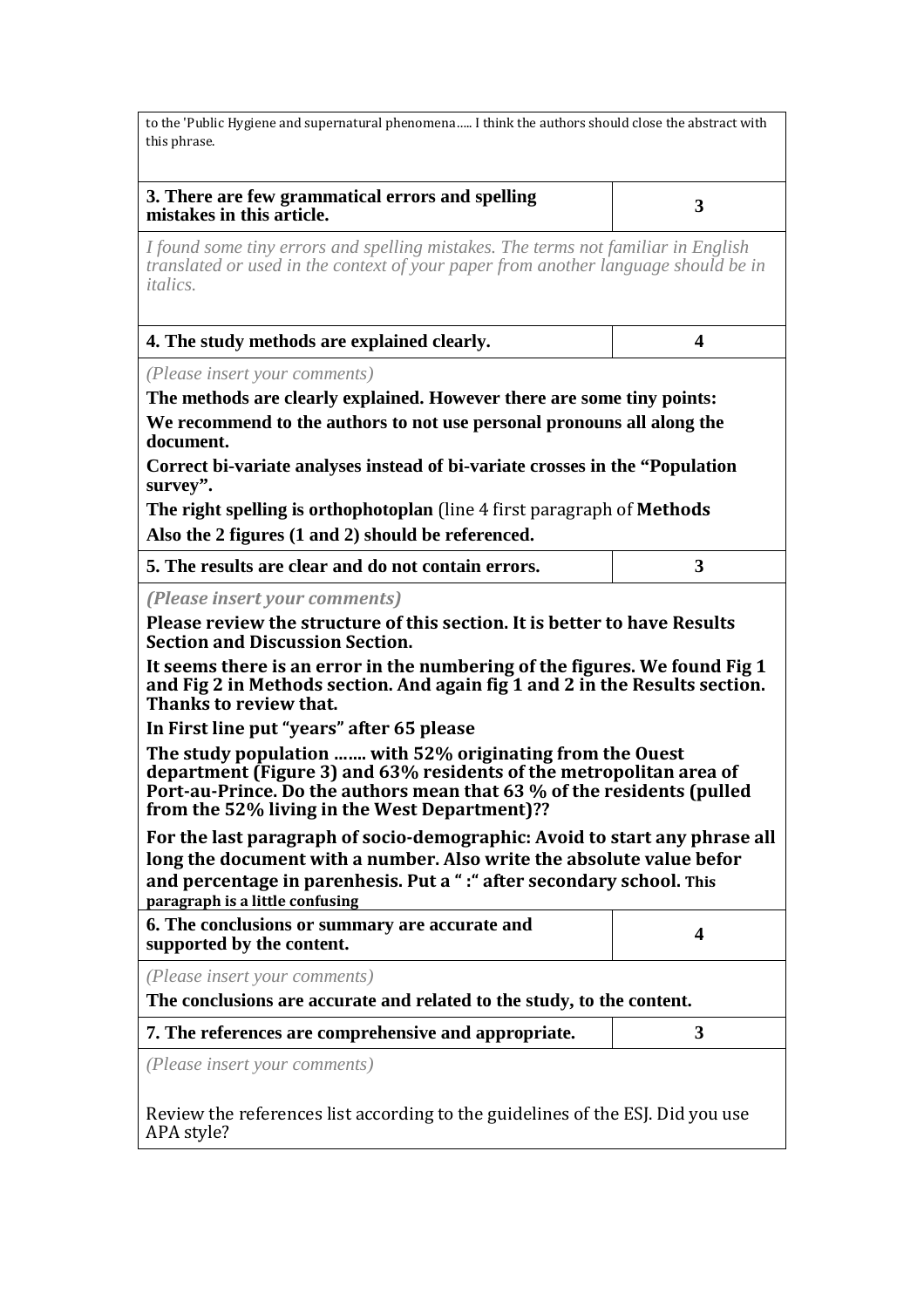**Overall Recommendation** (mark an X with your recommendation):

| Accepted, no revision needed               |  |
|--------------------------------------------|--|
| Accepted, minor revision needed            |  |
| Return for major revision and resubmission |  |
| Reject                                     |  |

## **Comments and Suggestions to the Author(s):**

The study is original and pertinent to the environment context of Haiti. Some revision are necessary in terms of phrases structure, organization of the document and numbering of figures /tables.

It would be good if the revised version could be read by an English-speaking



# **ESJ** *Manuscript Evaluation Form 2021*

This form is designed to summarize the manuscript peer review that you have completed and to ensure that you have considered all appropriate criteria in your review. Your review should provide a clear statement, to the authors and editors, of the modifications necessary before the paper can be published or the specific reasons for rejection.

Please respond within the appointed time so that we can give the authors timely responses and feedback.

NOTE: ESJ promotes peer review procedure based on scientific validity and technical quality of the paper (not perceived the impact). You are also not required to do proofreading of the paper. It could be recommended as part of the revision. *ESJ editorial office would like to express its special gratitude for your time and efforts. Our editorial team is a substantial reason that stands ESJ out from the crowd!* 

| Date Manuscript Received: 16 <sup>th</sup> April, 2021                                                        | Date Review Report Submitted: 21-24 April, 2020 |  |
|---------------------------------------------------------------------------------------------------------------|-------------------------------------------------|--|
| Manuscript Title: Social representations of diseases linked to climate change in populations of a             |                                                 |  |
| slum: case study from Haiti                                                                                   |                                                 |  |
| ESJ Manuscript Number: ISSN 1857-7881 e-1857-7431                                                             |                                                 |  |
| You agree your name is revealed to the author of the paper:<br>Yes/No                                         |                                                 |  |
| You approve, your name as a reviewer of this paper, is available in the "review history" of the paper: Yes/No |                                                 |  |
| You approve, this review report is available in the "review history" of the paper: Yes/No                     |                                                 |  |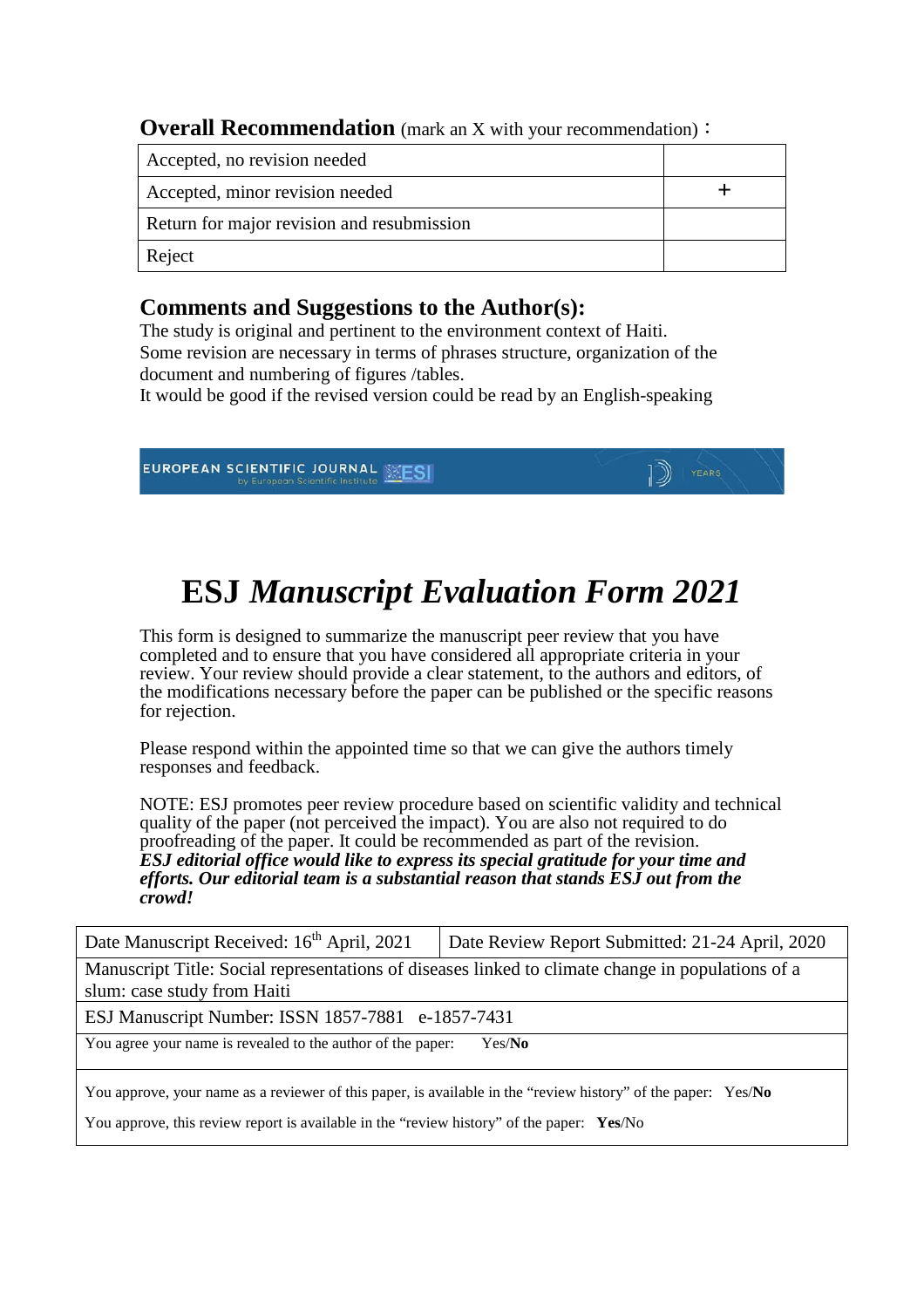# **Evaluation Criteria:**

**Please give each evaluation item a numeric rating on a 5-point scale, along with a thorough explanation for each point rating.**

| <b>Questions</b>                                                                                                                                                                                                                                                                                                                                                                                                                                                                                                                                                                                                                                                             | <b>Rating Result</b><br>$[Poor]$ 1-5 |
|------------------------------------------------------------------------------------------------------------------------------------------------------------------------------------------------------------------------------------------------------------------------------------------------------------------------------------------------------------------------------------------------------------------------------------------------------------------------------------------------------------------------------------------------------------------------------------------------------------------------------------------------------------------------------|--------------------------------------|
|                                                                                                                                                                                                                                                                                                                                                                                                                                                                                                                                                                                                                                                                              | [Excellent]                          |
| 1. The title is clear and it is adequate to the content of the<br>article.                                                                                                                                                                                                                                                                                                                                                                                                                                                                                                                                                                                                   | 3                                    |
| (Please insert your comments)<br>The title is clear and unambiguous. It clearly communicates the intent of the<br>researchers but not very adequate to the content of the article.                                                                                                                                                                                                                                                                                                                                                                                                                                                                                           |                                      |
| 2. The abstract clearly presents objects, methods and<br>results.                                                                                                                                                                                                                                                                                                                                                                                                                                                                                                                                                                                                            | 1                                    |
| (Please insert your comments)                                                                                                                                                                                                                                                                                                                                                                                                                                                                                                                                                                                                                                                |                                      |
| The authors over emphasized on the introduction and very little or nothing at<br>all on methodology, results and conclusions/recommendations. The abstract<br>should clearly summarize the introduction, methods used, results and<br>conclusions/recommendations.                                                                                                                                                                                                                                                                                                                                                                                                           |                                      |
| 3. There are very few grammatical errors and spelling<br>mistakes in this article.                                                                                                                                                                                                                                                                                                                                                                                                                                                                                                                                                                                           | 4                                    |
| (Please insert your comments)                                                                                                                                                                                                                                                                                                                                                                                                                                                                                                                                                                                                                                                |                                      |
| Grammatical errors are not wide spread.                                                                                                                                                                                                                                                                                                                                                                                                                                                                                                                                                                                                                                      |                                      |
| 4. The study methods are explained clearly.                                                                                                                                                                                                                                                                                                                                                                                                                                                                                                                                                                                                                                  | 1                                    |
| (Please insert your comments)<br>Authors have not clearly explained the methodology. Under the heading "The<br>population survey" authors indicated clearly that they adopted "the<br>qualitative, exploratory and descriptive study type" but presented only<br>quantitative results. The authors did not also indicate the study design used.<br>Inclusion and exclusion criteria were clearly explained. How the study setting<br>was organized into blocks was not clearly stated. Sampling of households and<br>participants were not clearly indicated. The statistical instrument for the data<br>analysis was not mentioned and no information on ethical clearance. |                                      |
| 5. The results are clear and do not contain errors.                                                                                                                                                                                                                                                                                                                                                                                                                                                                                                                                                                                                                          | 3                                    |
| (Please insert your comments)<br>The only socio-demographic information presented was age and most of the<br>graphs were not properly described. The results presented as bivariate analysis<br>is totally misleading and does not even represent bivariate analysis. The results<br>presented does not adequately answer the research question or meet the<br>objectives of the study.                                                                                                                                                                                                                                                                                      |                                      |
| 6. The conclusions or summary are accurate and<br>supported by the content.                                                                                                                                                                                                                                                                                                                                                                                                                                                                                                                                                                                                  | $\boldsymbol{0}$                     |
| (Please insert your comments)<br>The authors presented what I will describe as a discussion of their results as                                                                                                                                                                                                                                                                                                                                                                                                                                                                                                                                                              |                                      |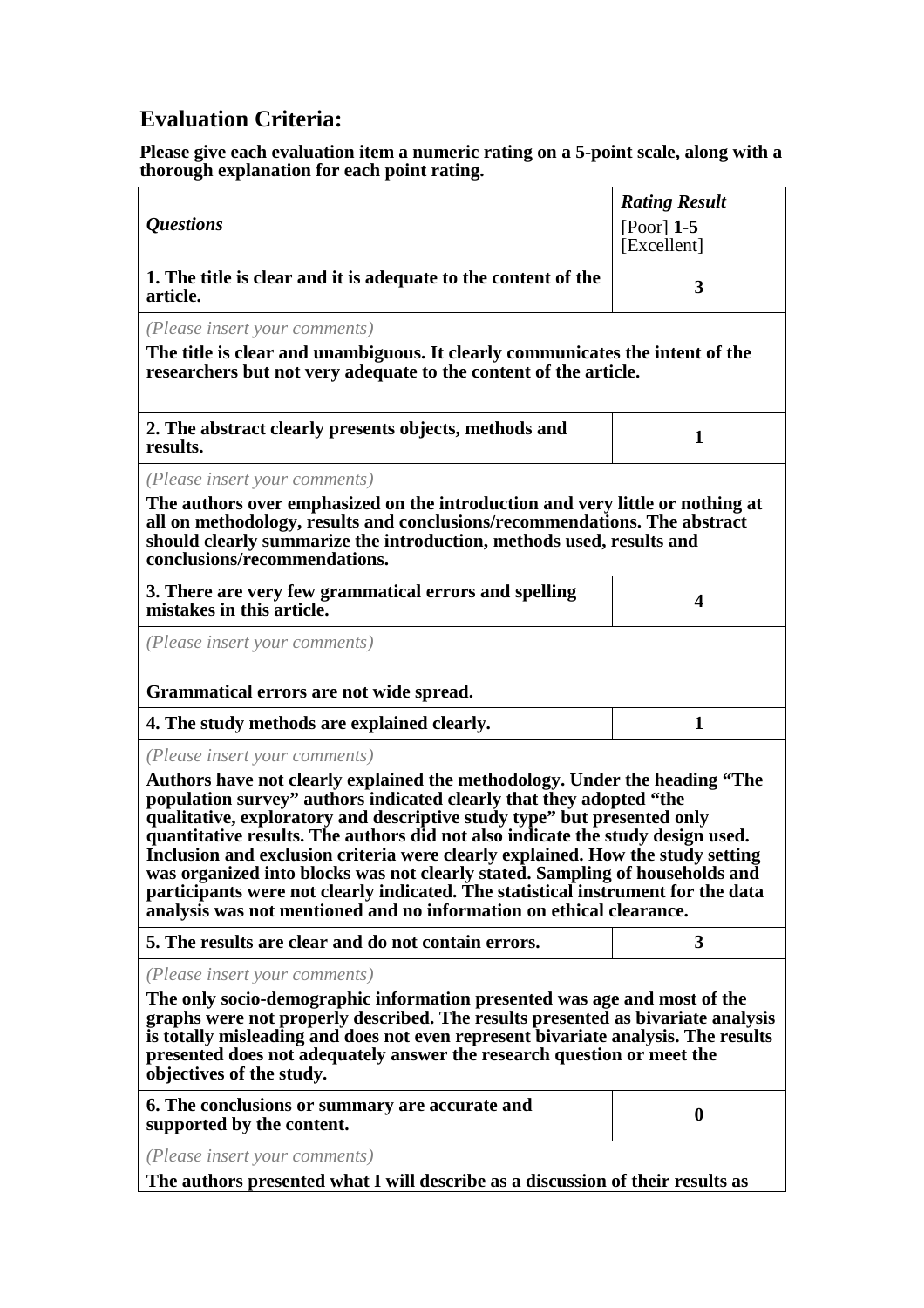| conclusion. In effect the study has no conclusion.   |  |
|------------------------------------------------------|--|
| 7. The references are comprehensive and appropriate. |  |
| ( <i>Please insert your comments</i> )               |  |

**The references are somewhat comprehensive but not appropriate. The list of references has not been arranged in any order (descending or ascending) as I presumed the authors used the APA referencing style. Intext reference like "Corvington, 2007" could not also be found in the list of references.**

#### **Overall Recommendation** (mark an X with your recommendation):

| Accepted, no revision needed               |  |
|--------------------------------------------|--|
| Accepted, minor revision needed            |  |
| Return for major revision and resubmission |  |
| Reject                                     |  |

### **Comments and Suggestions to the Author(s):**

The topic is a very interesting one and very relevant especially in this era of rapid climate change and its implications on the health of the most vulnerable. The authors did a very good job in the review of literature but lost their way in designing study methodology and hence the inadequate results which could not meet the research objectives. This led to a bizarre conclusion. I however encourage authors to redesign the methodology and modify the data collection tools.

EUROPEAN SCIENTIFIC JOURNAL EUROPEAN

# **ESJ** *Manuscript Evaluation Form 2020*

This form is designed to summarize the manuscript peer review that you have completed and to ensure that you have considered all appropriate criteria in your review. Your review should provide a clear statement, to the authors and editors, of the modifications necessary before the paper can be published or the specific reasons for rejection.

Please respond within the appointed time so that we can give the authors timely responses and feedback.

NOTE: ESJ promotes peer review procedure based on scientific validity and technical quality of the paper (not perceived the impact). You are also not required to do proofreading of the paper. It could be recommended as part of the revision. *ESJ editorial office would like to express its special gratitude for your time and efforts. Our editorial team is a substantial reason that stands ESJ out from the crowd!*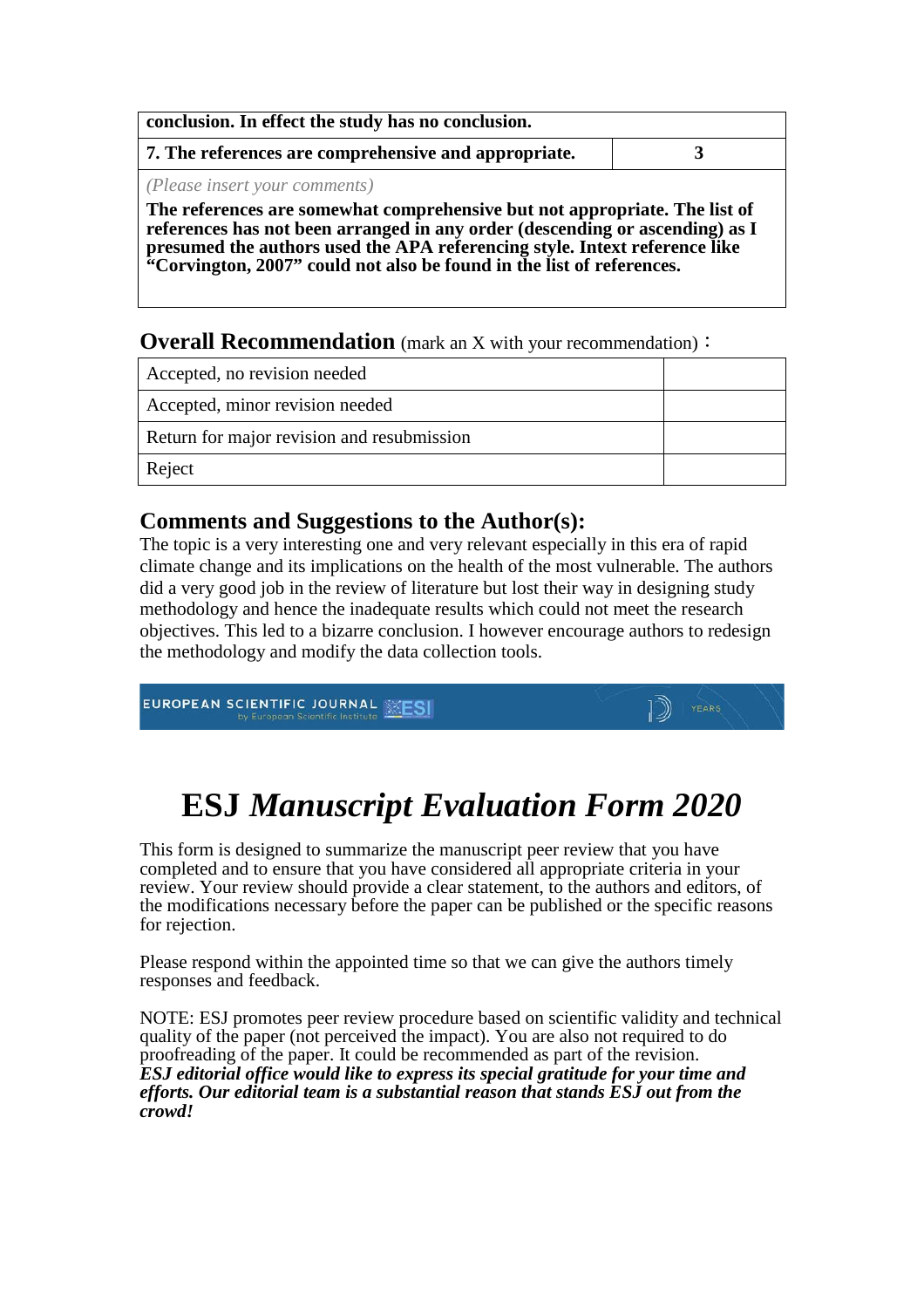| Reviewer Name: Raúl Rocha Romero                                                                                                        |                                          |  |
|-----------------------------------------------------------------------------------------------------------------------------------------|------------------------------------------|--|
| University/Country: Universidad Nacional Autónoma de México. México                                                                     |                                          |  |
| Date Manuscript Received: 16/04/2021                                                                                                    | Date Review Report Submitted: 29/04/2021 |  |
| Manuscript Title: SOCIAL REPRESENTATIONS OF DISEASES LINKED TO CLIMATE<br><b>CHANGE IN POPULATIONS OF A SLUM: CASE STUDY FROM HAITI</b> |                                          |  |
| ESJ Manuscript Number: 61.04.2021                                                                                                       |                                          |  |
| You agree your name is revealed to the author of the paper:<br>Yes/No                                                                   |                                          |  |
| You approve, your name as a reviewer of this paper, is available in the "review history" of the paper: Yes/No                           |                                          |  |

You approve, this review report is available in the "review history" of the paper: **Yes/**No

## **Evaluation Criteria:**

**Please give each evaluation item a numeric rating on a 5-point scale, along with a thorough explanation for each point rating.**

| <i><b>Questions</b></i>                                                                         | <b>Rating Result</b><br>[Poor] $1-5$ |
|-------------------------------------------------------------------------------------------------|--------------------------------------|
|                                                                                                 | [Excellent]                          |
| 1. The title is clear and it is adequate to the content of the<br>article.                      | 5                                    |
| The title, although long, is clear since it incorporates the study variables and the<br>sample. |                                      |
| 2. The abstract clearly presents objects, methods and<br>results.                               | 5                                    |
| The abstract is very specific about what is incorporated in the article.                        |                                      |
| 3. There are few grammatical errors and spelling<br>mistakes in this article.                   | 4                                    |
| There are some grammatical mistakes that need to be corrected.                                  |                                      |
|                                                                                                 |                                      |
| 4. The study methods are explained clearly.                                                     | 5                                    |
| The methodological section is well explained and is very specific.                              |                                      |
| 5. The results are clear and do not contain errors.                                             | 5                                    |